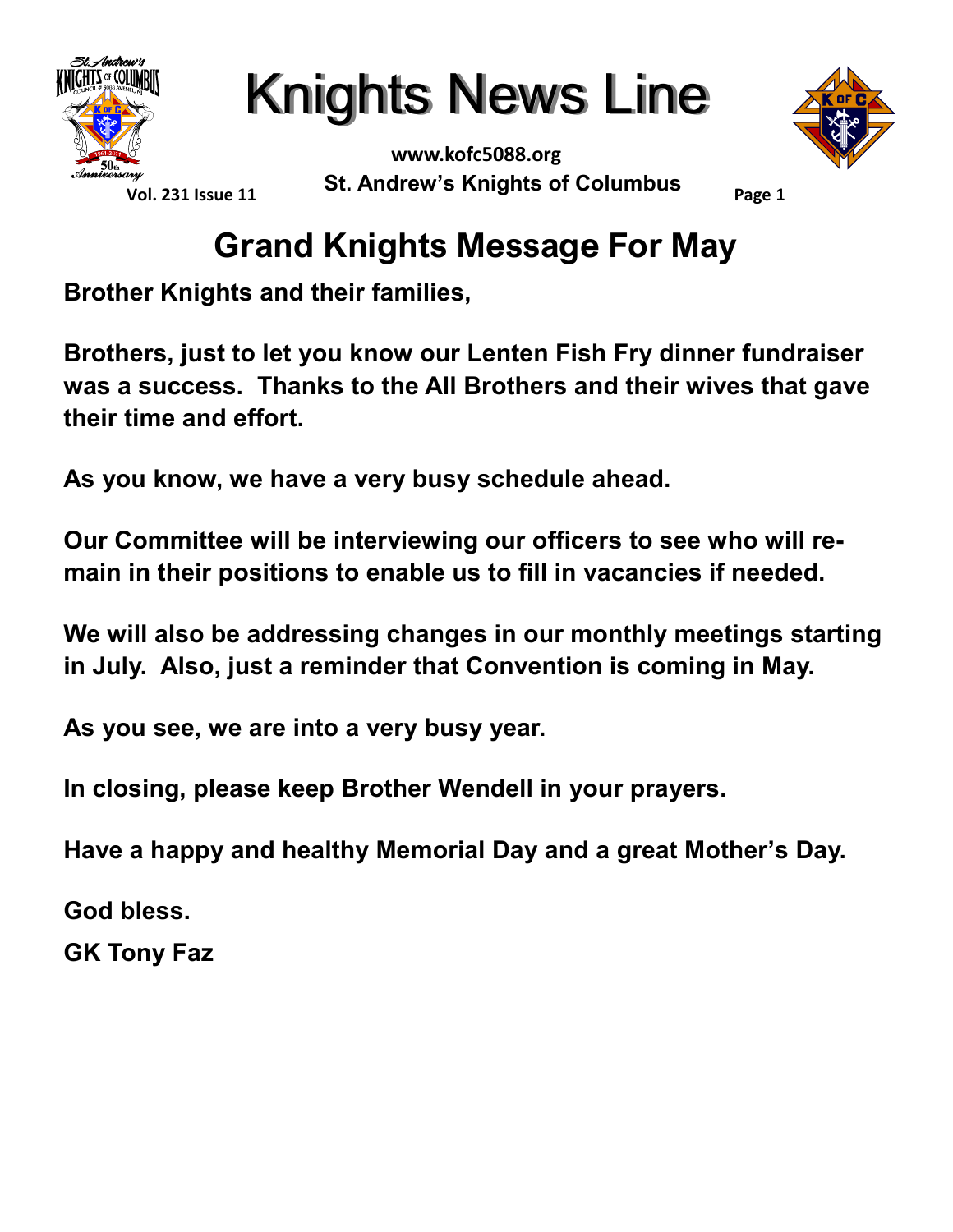

**www.kofc5088.org St. Andrew's Knights of Columbus**



**Vol. 231 Issue 11**

**Page 2**

### Columbian Year 2021—2022

|                             | <b>Council Officer's</b>               |                                | <b>Board of Governors</b>              |  |
|-----------------------------|----------------------------------------|--------------------------------|----------------------------------------|--|
| <b>Grand Knight</b>         | Anthony Fazioli                        | President                      | PGK Wendell Ubelhoer                   |  |
|                             | 732-259-1239                           |                                | 732-388-8954                           |  |
| Chaplain                    | Fr. David Kosmoski<br>732-634-4355 (h) | Vice President                 | PGK Jim Farese                         |  |
| Deputy Grand Knight         | Eric Potyrala                          | Treasurer                      | <b>PGK</b> Doug Bost                   |  |
|                             | 732-634-8620(h)                        | Secretary                      | Joe Jacob                              |  |
| Chancellor                  | <b>PGK Tom Botti</b>                   | Past Grand Knights             | FDD/PGK Greg Schmitt                   |  |
|                             | 908-930-1859                           |                                | FDD/PGK John Scioscia                  |  |
| <b>Financial Secretary</b>  | PGK Frank Buczynski                    |                                | <b>PGK Carmine Farese</b>              |  |
|                             | 732-634-1798                           | Trustees                       | 3yr Curtis Mike Daley                  |  |
|                             | pgkfrank@gmail.com                     |                                | 2yr PGK Tom Botti                      |  |
| Recording Secretary         | PGK John Hugelmeyer                    |                                | 1yr PGK Frank Panzino                  |  |
| Treasurer                   | <b>PGK</b> Joe Kraus                   | Third Degree                   | Tom Krygier                            |  |
| Advocate                    | <b>PGK</b> Frank Pelzman               |                                | Mark Haidacher                         |  |
| Warden                      | Tom Krygier                            |                                | Anthony Joe                            |  |
| Guards                      | Michael Caracappa                      |                                | Jesse Deluca                           |  |
|                             | <b>Curtis Mike Daley</b>               |                                | Chris Growney                          |  |
|                             | <b>Bob Pinto</b>                       | <b>Grand Knight</b>            | Anthony Fazioli                        |  |
| Trustees                    | 3yr PGK Al Favale                      | Deputy Grand Knight            | Eric Potyrala                          |  |
|                             | 3yr FDD/PGK Greg Schmitt               | <b>Honorary Members</b>        | PGK/PFN Phil Svoboda                   |  |
|                             | 1yr PGK Angelo Valguarnera             |                                | PGK, PCCP Al Cursi                     |  |
| <b>Council Directors</b>    |                                        | Chairman                       |                                        |  |
| Membership                  | PGK Tom Botti                          | Oasis                          | Greg Schmitt                           |  |
| Program                     | FDD/PGK Greg Schmitt                   |                                | 732-397-4907                           |  |
| <b>Church Activities</b>    | FDD/PGK Greg Schmitt                   | Payroll Chairrman              |                                        |  |
| Lecturer                    | PGK Dennis Rinaldi                     | <b>Building Maintenance</b>    | Joe Jacob                              |  |
| Youth                       |                                        | <b>Important Phone Numbers</b> |                                        |  |
|                             | Anthony Joe                            | Council Home                   | 732-636-9696                           |  |
| <b>Fraternal Activites</b>  | PGK Eric Potyrala                      | <b>Booking Agent</b>           | 732-675-1173                           |  |
|                             | 732-634-8620(h)                        | Insurance Agent Office         | 732-955-6730                           |  |
|                             | <b>Remember to Call</b>                | Jim Fischetti Cell number      | 917-573-9751                           |  |
|                             |                                        | <b>Bulletin</b>                | FDD, PGK John Scioscia<br>732-221-3436 |  |
| Death of Member or          | PGK Wendell Ubelho-<br>er732-388-8954  |                                | jscioscia913@gmail.com                 |  |
| Member's Family             | GK Anthony Fazioli                     |                                |                                        |  |
| Sick or Hospitalized Member | PGK Eric Potyrala                      |                                |                                        |  |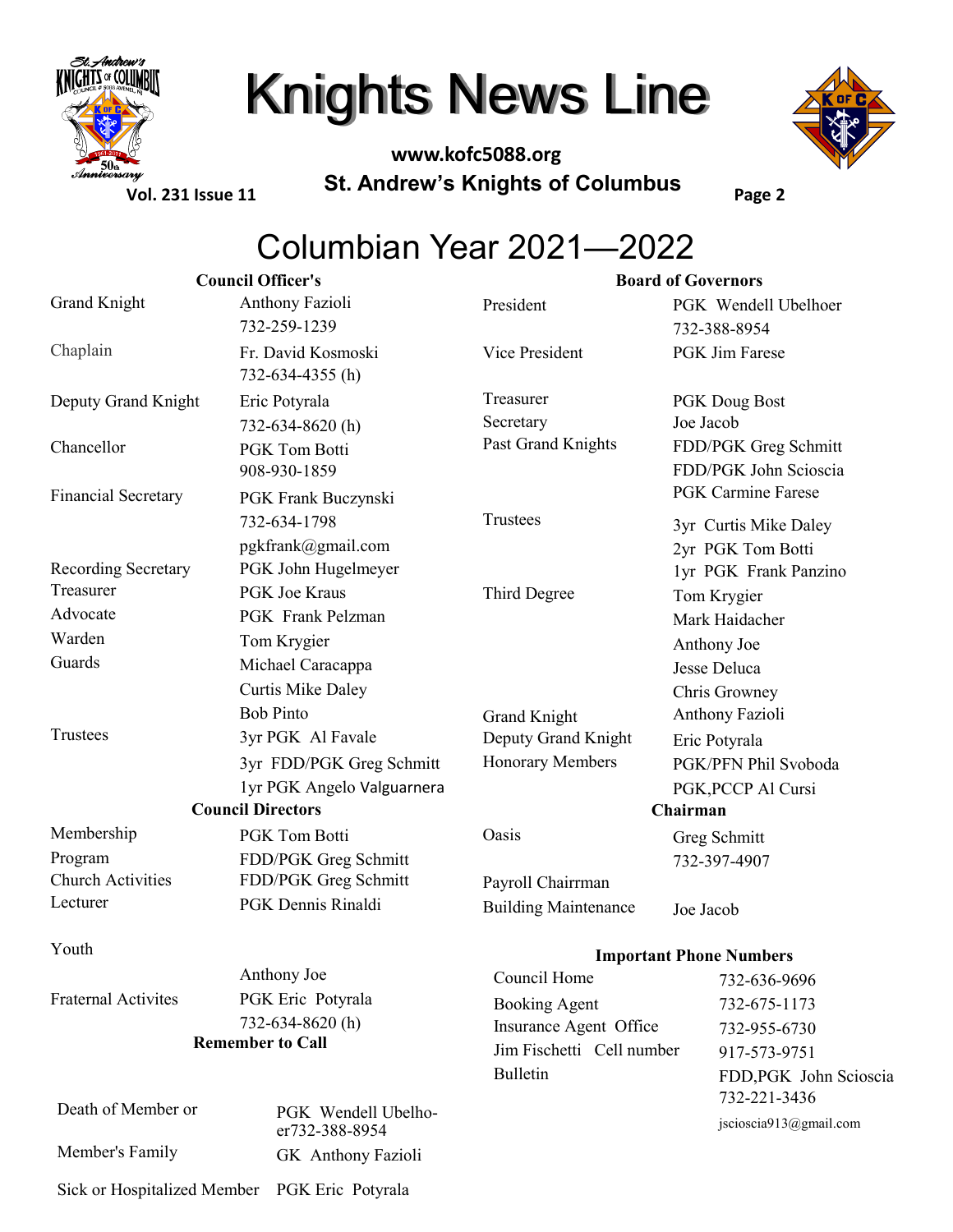

#### **www.kofc5088.org St. Andrew's Knights of Columbus**



**Vol. 231 Issue 11**

### Deceased Members for May Calendar Of Events

**Page 3**

|                |                                                              |            | <b>MANUEL CORREIA</b>                  | 1963 |  |
|----------------|--------------------------------------------------------------|------------|----------------------------------------|------|--|
|                | <b>May</b>                                                   |            | <b>DOMINIC PICHALSKI</b>               | 1973 |  |
|                |                                                              |            | H JOHN SWETITS                         | 1978 |  |
|                |                                                              |            | <b>JOHN JACOBS</b>                     | 1980 |  |
| $\mathbf{3}$   | <b>Convention Meeting</b>                                    | 7:30pm     | <b>ROCCO SALVIA</b>                    | 1982 |  |
| 5              | <b>Business Meeting</b>                                      | 8pm        | ALBERT PLEVA, PGK                      | 1983 |  |
| 8<br>12        | <b>Mothers Day</b><br><b>Officers Meeting</b>                | 8pm        | H ROBERT MC LAIN, PFN                  | 1984 |  |
| 12             | <b>Convention At Wildwood</b>                                |            | H PATRICK A. COOGAN                    | 1986 |  |
| 15             | Convention                                                   | 8pm<br>8pm | <b>CARL MANAKER</b>                    | 1987 |  |
| 19             | <b>Business Meeting</b>                                      |            | <b>CHARLES A. FOX</b>                  | 1989 |  |
| 26<br>30       | <b>Board of Govenors Meeting</b><br><b>Memorial Day</b>      |            | H WILLIAM J. DONOHUE                   | 1990 |  |
|                |                                                              |            | <b>STEPHEN KASPER</b>                  | 1994 |  |
|                |                                                              |            | <b>ANTHONY SOLDANO</b>                 | 1996 |  |
|                |                                                              |            | VINCENZO (JIM) STIO JR.                | 1996 |  |
|                |                                                              |            | <b>WILLIAM BRAKE</b>                   | 1996 |  |
|                |                                                              |            | <b>FRANK R. TANGO</b>                  | 1997 |  |
|                |                                                              |            | STANLEY KOROPATNICIC                   | 2001 |  |
|                |                                                              |            | <b>JOHN PRZELOMSKI</b>                 | 2005 |  |
|                |                                                              |            | <b>GERALD WASYLUK</b>                  | 2006 |  |
|                |                                                              |            | <b>JOHN RASIMOWICZ</b>                 | 2006 |  |
| June           |                                                              |            | STANLEY J. KUPER, JR., PGK             | 2006 |  |
|                |                                                              |            | <b>GEORGE S. RYAN</b>                  | 2013 |  |
|                |                                                              |            | <b>LOUIS GALLO</b>                     | 2014 |  |
| $\overline{2}$ | Kof C Meeting Election of Kof C<br><b>Officers</b>           | 8pm        | <b>CARMEN J PIRILLO, PGK</b>           | 2018 |  |
| 9              | <b>Officers Meeting</b>                                      | 8pm        | WILLIAM C HAMALAINEN                   | 2018 |  |
| 14             | Flag Day-Fly your Flag                                       |            | THOMAS T PALMER, PFN                   | 2020 |  |
| 16             | Kof C Meeting Trimester Board of<br><b>Govenors Election</b> | 8pm        |                                        |      |  |
| 19             | <b>Fathers Day</b>                                           |            | Let us always keep them in Our Prayers |      |  |

30 Board of Govenors Meeting Main Hall 8pm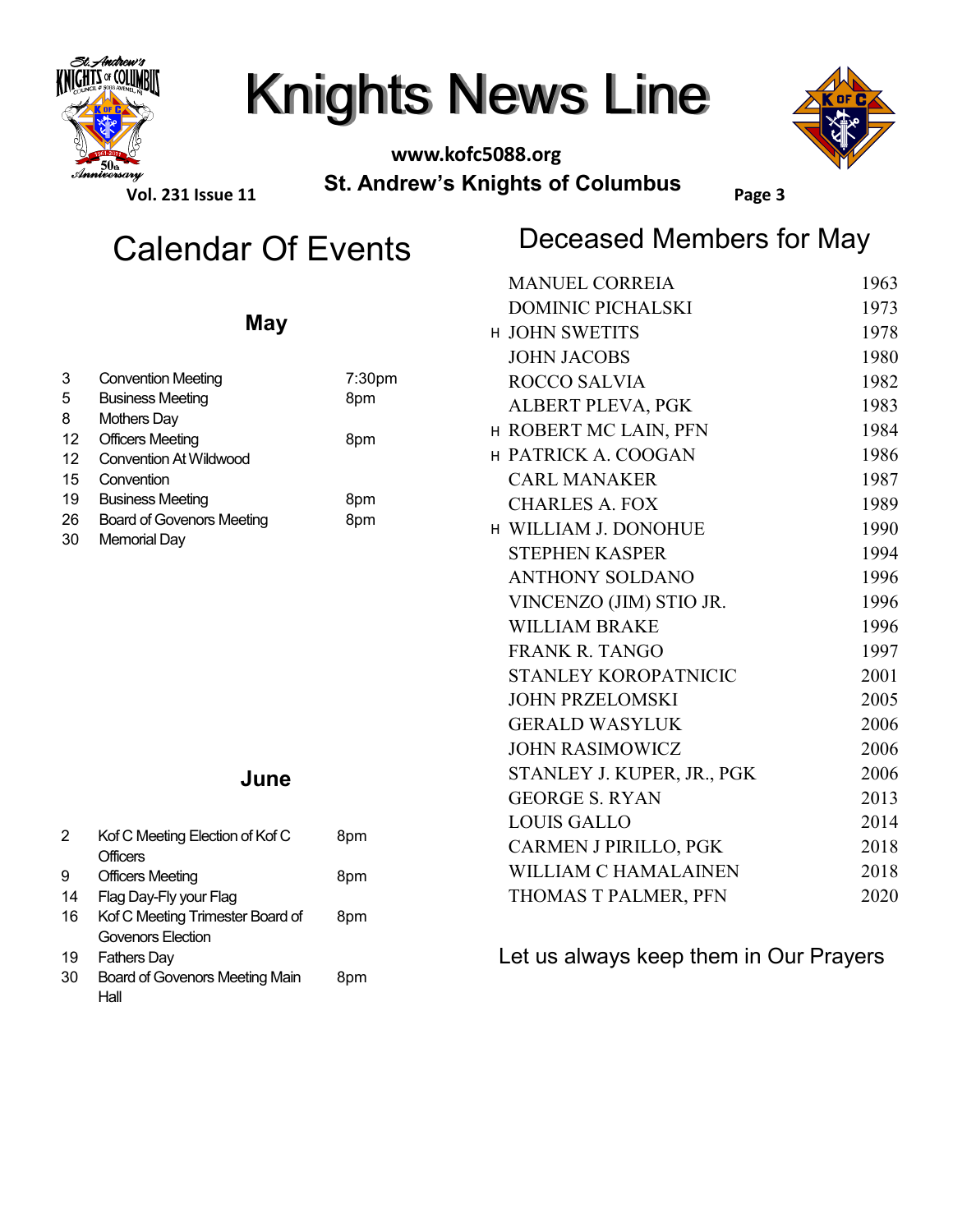

**www.kofc5088.org St. Andrew's Knights of Columbus**



**Vol. 231 Issue 11**

Happy Birthday to Fourth Degree News

**Page 4**

| <b>Rev Alan S Hall</b>    | 05/01 | Check<br>For meeting place and time<br>with FN                                                                                                                                                                                                                                                                                                                                                                                    |  |
|---------------------------|-------|-----------------------------------------------------------------------------------------------------------------------------------------------------------------------------------------------------------------------------------------------------------------------------------------------------------------------------------------------------------------------------------------------------------------------------------|--|
| <b>Anthony R Sergi</b>    | 05/01 | 4th Tuesday of Each Month                                                                                                                                                                                                                                                                                                                                                                                                         |  |
|                           |       |                                                                                                                                                                                                                                                                                                                                                                                                                                   |  |
| <b>Victor S Haidacher</b> | 05/06 | Flags: We have 3' x 5' flags kits with pole at a cost of \$15.00.<br>Contact PGK / PFN Phil Svoboda (732) 634-5820<br>PGK / PFN Michael J. Choma (732) 259-3500                                                                                                                                                                                                                                                                   |  |
| Timothy Koutsaftes        | 05/06 | Faithful Navigator Kenneth M. Egan 908-720-8073                                                                                                                                                                                                                                                                                                                                                                                   |  |
| Dennis E Brennan          | 05/08 | <b>Color Corps:</b> Join the Color Corps. Any Sir Knight<br>interested in Joining should call PGK / PFN Michael J. Choma<br>$(732)$ 259-3500                                                                                                                                                                                                                                                                                      |  |
| <b>Michael S Mantagas</b> | 05/09 | <b>Membership:</b> The Fourth Degree is open to any Third De-                                                                                                                                                                                                                                                                                                                                                                     |  |
| <b>Curtis M Daley</b>     | 05/15 | gree Member over the age of eighteen years of age in good<br>standing, who is a citizen of the country in which he resides,<br>and is a practical Catholic in union with the Holy See.                                                                                                                                                                                                                                            |  |
| Craig Sowder              | 05/19 | The primary purpose of the Fourth Degree is to foster the spirit<br>of patriotism by promoting responsible citizenship with a love<br>of and loyalty to the Knights' respective countries through ac-<br>tive membership in local Fourth Degree groups (called<br>"Assemblies"). Fourth Degree members must retain their mem-<br>bership as Third Degree members in their local's council in<br>order to remain in good standing. |  |
| <b>Thomas Costello</b>    | 05/20 |                                                                                                                                                                                                                                                                                                                                                                                                                                   |  |
| Michael J Kilkenny        | 05/21 |                                                                                                                                                                                                                                                                                                                                                                                                                                   |  |
| Stephen A Joe             | 05/24 | <b>COMMUNITY INFORMATION</b>                                                                                                                                                                                                                                                                                                                                                                                                      |  |
| Anthony J Joe III         | 05/29 | <b>Brother Cory Spillar is the Council-</b>                                                                                                                                                                                                                                                                                                                                                                                       |  |
| <b>Richard A Bamburak</b> | 05/30 | man for the Third Ward. Any Brother<br>in the Third Ward should feel free to                                                                                                                                                                                                                                                                                                                                                      |  |
| Anthony J Joe Jr          | 05/31 | contact him on community matters at                                                                                                                                                                                                                                                                                                                                                                                               |  |
| John R Mc Carthy          | 05/31 | 732-236-4501. Please feel free to pass<br>this information on to any residents<br>who are in the Third Ward.                                                                                                                                                                                                                                                                                                                      |  |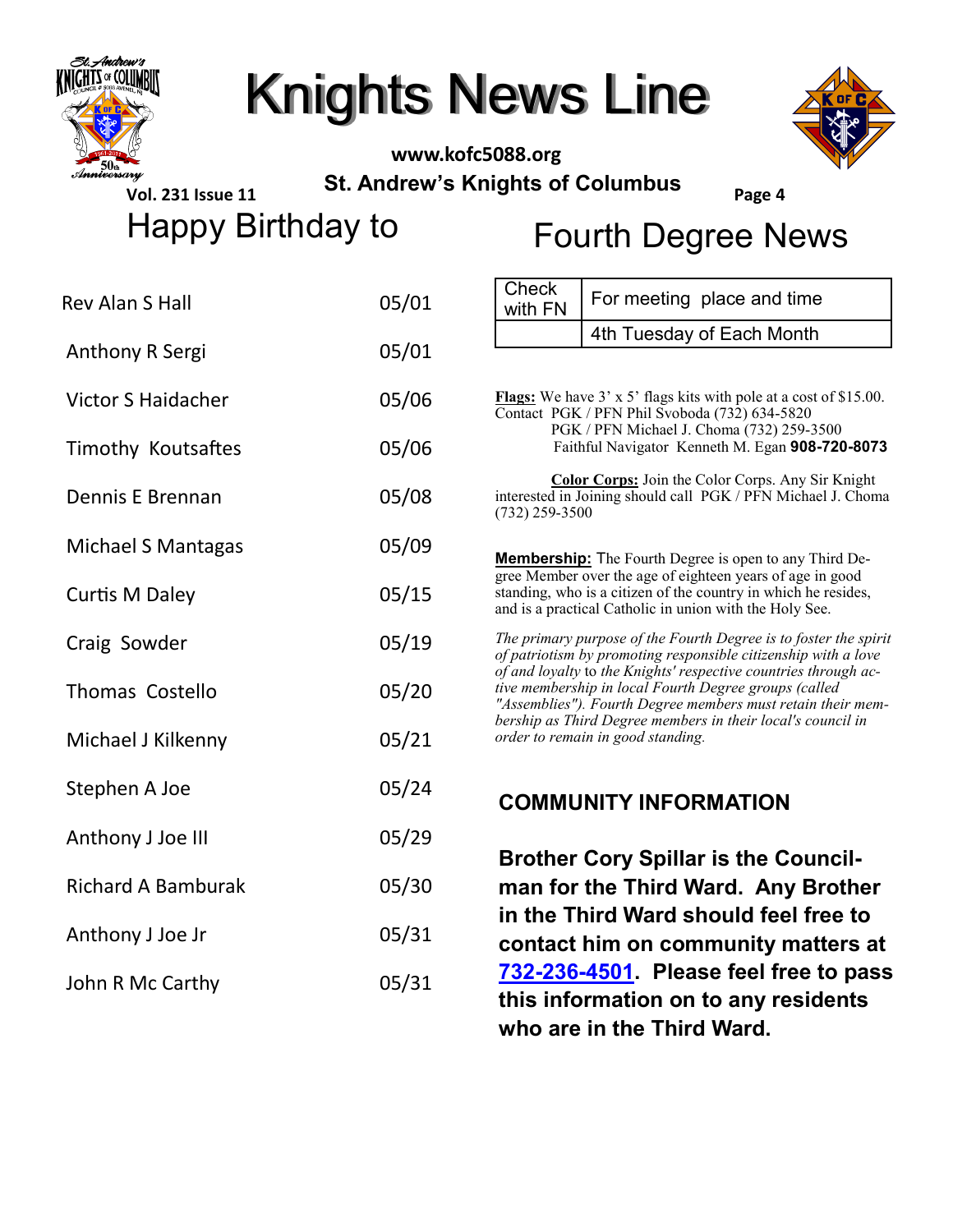

Knights News Line



**Vol. 231 Issue 11**

**www.kofc5088.org St. Andrew's Knights of Columbus**

**Page 5**

### **Columbian Club Corner**

**Once again the Council is making improvements. We have installed LED lights in the Main Hall. We also purchased new stools for the Oasis (bar) which was done to ensure the pleasure of the Oasis for the Brotherhood.**

**Thanks to cooperation with the Township, we had the crack in the Main Hall repaired. Also, the floors in the game room, our entrance and foyers plus the entire hall floor have been stripped and waxed.**

**Stop down and see our progress and mingle with fellow members.**

**Wendell** 

#### **CONVENTION MEETING**

**We will be having our Pre-Convention Meeting on Tuesday, May 3 at 7:30 p.m. for those interested in getting in the spirit early. This is an optional meeting for those who wish to attend. Otherwise, see you in Wildwood on May 12 or 13.**

> **Frank Buczynski 732-887-5501**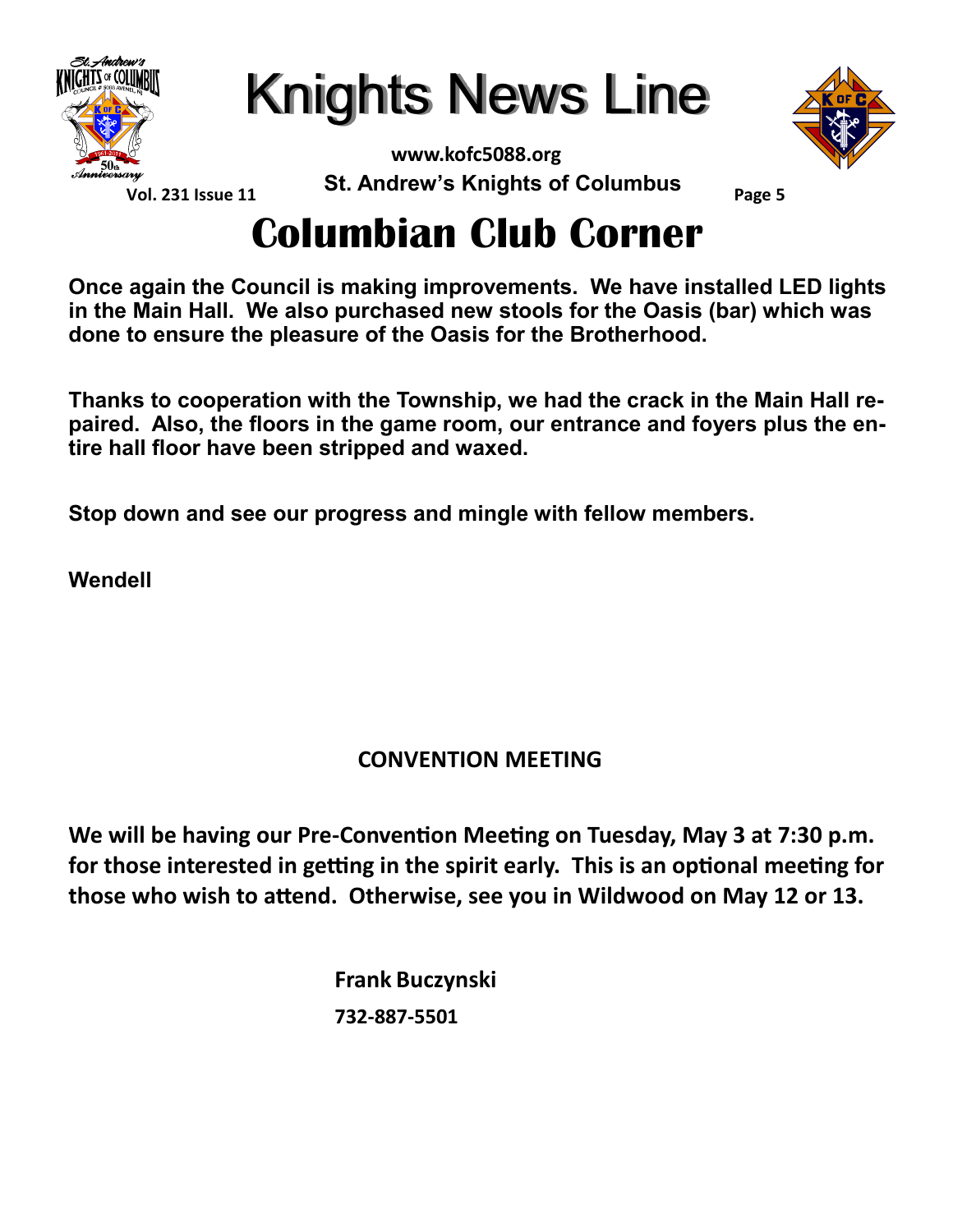

**Vol. 231 Issue 11**

#### **www.kofc5088.org St. Andrew's Knights of Columbus**

**Page 6**

#### **K of C Slate of Officers – 2022/2023**

The K of C Nominating Committee for the Columbian Year of 2022-2023 has met and are proposing the following slate of officers for the coming year:

| Grand Knight:               | <b>PGK Al Favale</b>             |
|-----------------------------|----------------------------------|
| Deputy Grand Knight:        | <b>PGK Frank Panzino</b>         |
| Chancellor:                 | <b>PGK Thomas Botti</b>          |
| <b>Financial Secretary:</b> | PGK Frank Buczynski (Automatic)  |
| Recorder:                   | PGK John Hugelmeyer              |
| Treasurer:                  | PGK Joseph Kraus                 |
| Advocate:                   | <b>PGK Frank Pelzman</b>         |
| Warden:                     | <b>Curtis Mike Daley</b>         |
| Guards:                     | Mike Caracappa                   |
|                             | <b>Bill Unger</b>                |
| 3 Yr. Trustee:              | <b>PGK Anthony Fazioli</b>       |
| 2 Yr. Trustee:              | PGK Eric Potyrala                |
| 1 Yr. Trustee:              | FDD/PGK Greg Schmitt (Automatic) |

#### **This will be voted on at the June 2 meeting.**

Submitted by the 2022-2023 Nominating Committee:

PGK Wendell Ubelhoer PGK Jim Farese Brother Mark Haidacher PGK Dennis Rinaldi

PGK Al Favale recused himself in order to run for Grand Knight.

#### **NOCTURNAL ADORATION SOCIETY**

### **Cancelled Until Further Notice**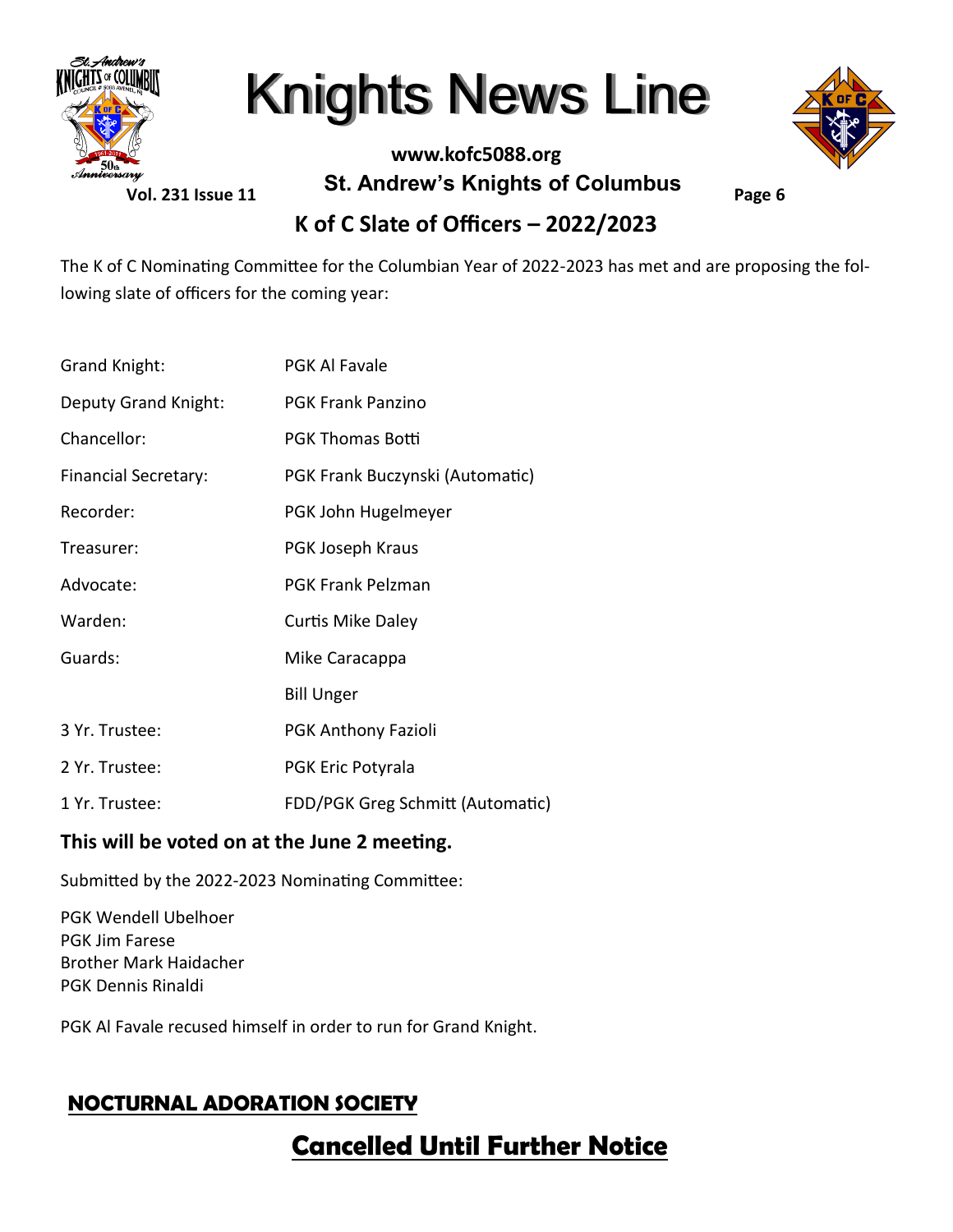



**Page 7**

**Vol. 231 Issue 11**

**www.kofc5088.org St. Andrew's Knights of Columbus**

**\*\*\* PLEASE READ \*\*\***

#### **Changes regarding our Monthly Meetings**

**At the most recent Supreme Convention a Resolution (#389) was proposed and passed amending Section 124 of the Charter, Constitution and Laws of the Knights of Columbus pertaining to Council Meetings. Each council shall hold at least two meetings each month with one of those meetings designated a "Monthly Council Meeting" and the second designated an "Officers' Planning Meeting."** 

**Resolution #391 also passed resolving the term "Monthly Council Meeting" will now substitute and take the place of terms previously designated as "Business Meeting," "Regular Meeting," Council Meeting," and "Meeting."**

**In keeping with the new Supreme Resolutions, the officers recommended during its January Officers' Meeting that St. Andrew's #5088 conduct its one "Monthly Council Meeting" on the first Thursday of each month, and its "Officers Planning Meeting" on the third Thursday of each month. All Brother Knights are encouraged to attend BOTH meetings. These changes will be effective at the start of our upcoming Columbian Year on July 1, 2022. The recommendations were presented to the membership present at our Business Meeting on January 20, 2022.**

**The agenda for the new "Monthly Council Meeting" will be similar to the agenda we now follow for our Business Meetings currently conducted on the first and third Thursdays. The agenda for the "Officers' Planning Meeting" will be similar to the agenda for the "Monthly Council Meeting" with the following exceptions:**

**At the "Officers' Planning Meeting" NO quorum is required to conduct the meeting, NO minutes will be taken and read, we will have NO Roll Call of Officers, and NO motions/voting will be entertained. All motions and subsequent voting will be conducted at the "Monthly Council Meeting."**

**Effective July 1 2022, we will publish our "Monthly Council Meeting" on the first Thursday of each month and our "Officers' Planning Meeting" on the third Thursday of each month. This will replace the current publication of our two "Business Meetings" conducted on the first and third Thursdays and the "Officers' Meeting" conducted on the second Thursday of the month. Any need to cancel or change a meeting in accordance to our Council by-laws will remain unchanged.**

**Respectfully submitted. Frank A. Pelzman, PGK Council Advocate**